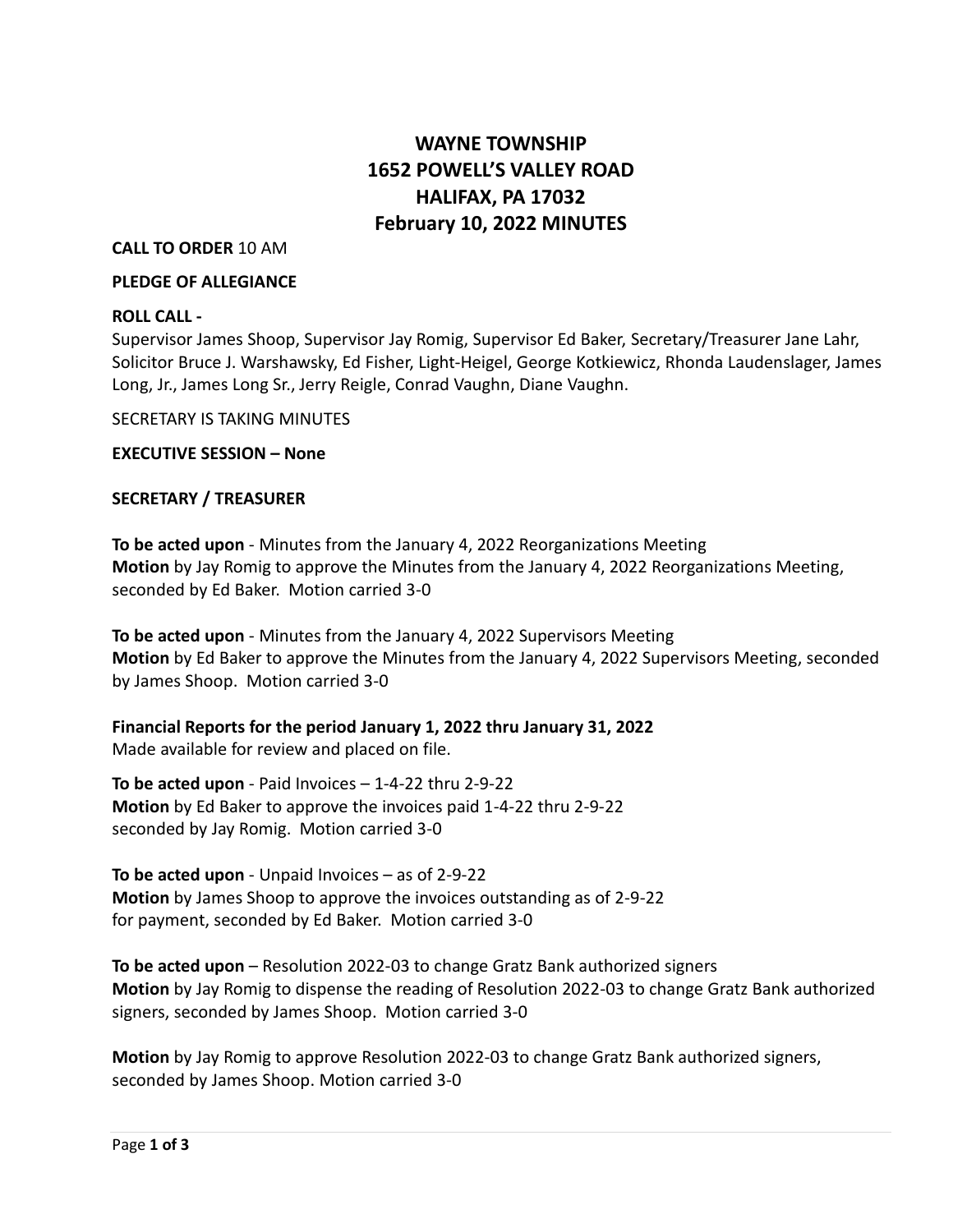**To be acted upon** – Resolution 2022-04 to change Riverview Bank authorized signers **Motion** by Jay Romig to dispense the reading of Resolution 2022-04 to change Riverview Bank authorized signers, seconded by James Shoop. Motion carried 3-0

**Motion** by Jay Romig to approve Resolution 2022-04 to change Riverview Bank authorized signers, seconded by James Shoop. Motion carried 3-0

**To be acted upon** – Resolution 2022-05 to change Mid Penn Bank authorized signers **Motion** by James Shoop to dispense the reading of Resolution 2022-05 to change Mid Penn Bank authorized signers, seconded by Jay Romig. Motion carried 3-0

**Motion** by James Shoop to approve Resolution 2022-05 to change Mid Penn Bank authorized signers, seconded by Ed Baker. Motion carried 3-0

## **ROAD WORK PROGRESS**

**To be acted upon -** COSTARS – 22-23 Contract (21-22 Contract 350 tons) **Motion** by James Shoop to Contract 350 tons for the COSTARS 22-23 Contract, seconded by Jay Romig. Motion carried 3-0

**To be acted upon** – Clear down trees near Waynesville Bridge

**Motion** by Jay Romig to Contract Zen Farhat to clear downed trees near Waynesville Bridge, haul 2 loads of Brush away and per Don Zimmerman it is OK to take the logs. seconded by Ed Baker. Motion carried 3-0

## **ENGINEER REPORT**

Ed reported that he is working with Laudenslager's on the Storm Water. They will be creating a new area as wet lands to control the storm water.

Ed asked if he should bid the balance of Back Road? Yes, this will be a leveling course, take out the divots, bring up the shoulders.

It was suggested that the driveway at 1601 Back Road should be fixed, water stands.

**SOLICITOR'S REPORT – Report Attached**

**EMC REPORT – Report Attached**

*OLD BUSINESS – None*